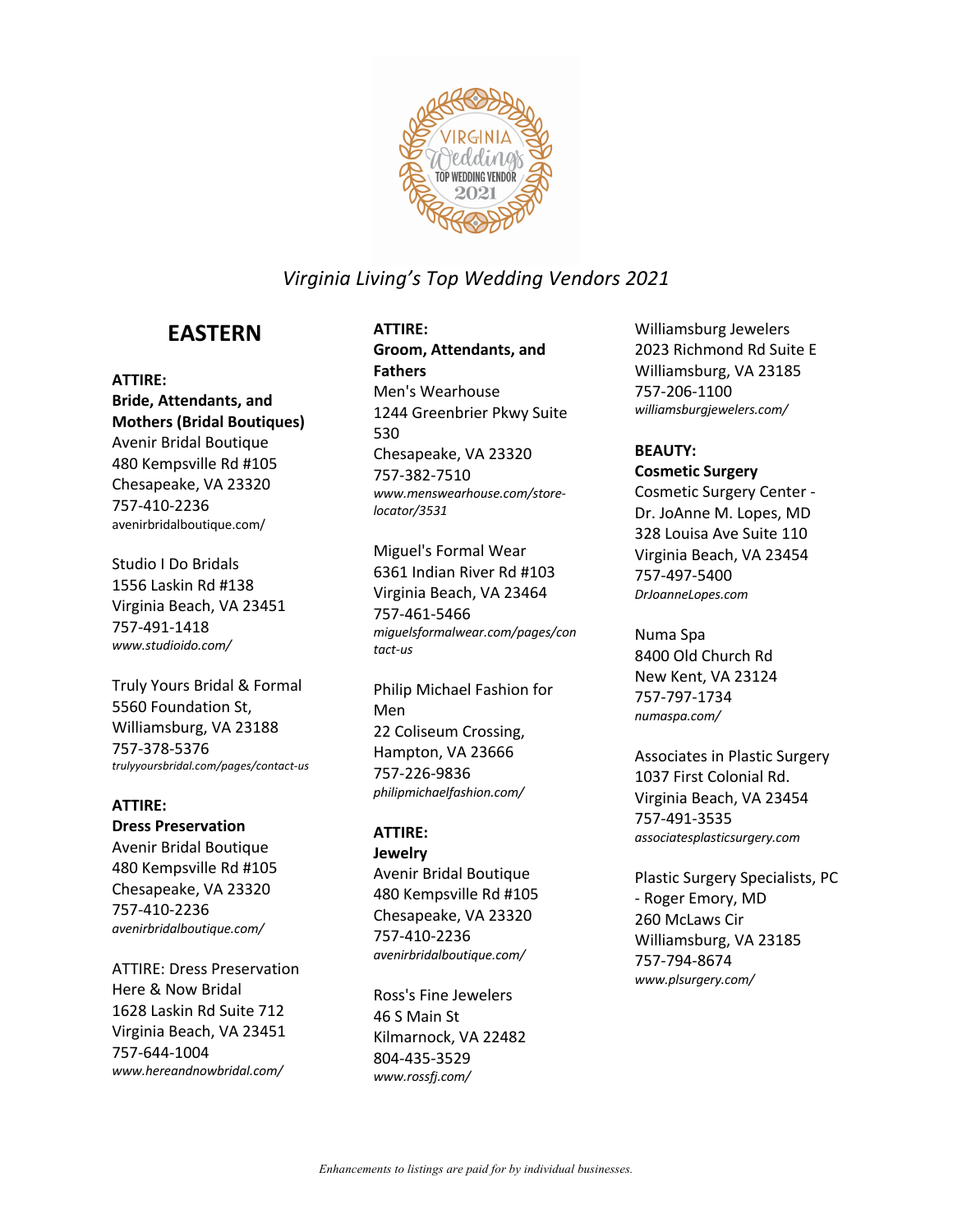

## **BEAUTY:**

**Dentistry and Whitening** Dr. Stelianos A. Bredologos, DDS 1917 Laskin Rd Virginia Beach, VA 23454 757-425-2794 *anicesmile.com/*

Fiscella Family Dentistry 1161 Professional Dr Williamsburg, VA 23185 757-253-0400

James A. Burden, D.D.S. & Associates 277 McLaws Cir Williamsburg, VA 23185 757-229-1224 *www.smilesofwilliamsburg.com/*

#### **BEAUTY: Dermatologists**

Pariser Dermatology Specialists, LTD 6160 Kempsville Cir Norfolk, VA 23502 757-622-6315 *pariserderm.com/*

Dermatology Center of Williamsburg 5335 Discovery Park Blvd, Suite A Williamsburg, VA 23188 757-645-3787 *dermatologycenterofwilliamsburg.com/*

Dermatology Consultants of Gloucester 6790 Wood Ridge Dr Gloucester, VA 23061 804-215-1292 *www.gloucesterdermatology.com/*

### **BEAUTY:**

**Hair and MakeUp** BlushTones 2200 Colonial Ave Suite 16 Norfolk, VA 23517 757-672-7972 *blushtones.com/*

About Face MakeUp Artistry **About Face MakeUp Artistry** Seaford, VA Seaford, VA 757-969-8287 757-969-8287 *aboutfacemua.com/contact/ aboutfacemua.com/contact/*

Makeup by Vega (Carly Vega) Virginia Beach, VA 757-276-6169 *makeupbyvega.com/contact/*

Simply Elegant by Audra Chesapeake, VA 757-339-4894 *www.facebook.com/makeupbyaudra/*

### **BEAUTY: Manicures and Pedicures** Nail Trix 30 Old Fair Grounds Way Kilmarnock, VA 22482 804-435-9575 *www.facebook.com/pages/categor y/Nail-Salon/Nail-Trix-139739806090219/*

Nails Uptown & More 5251 John Tyler Hwy UNIT 34 Williamsburg, VA 23185 757-564-1809 *greenfieldah.com/hairandnailsuptown/*

Miracle Nails Spa 12146 Jefferson Ave Newport News, VA 23602 757-825-1190 *miracle-nail-spa-va.hub.biz/*

### **BEAUTY:**

**Men's Grooming/Barber Shops** Luck Kee Hair 206 Armistead Ave Williamsburg, VA 23185 757-229-1177

Bridgewaters Salon & Spa 6661 Hickory Fork Road, Suite E Hayes, VA 23071 804-693-6272 *www.bridgewaterssalon.com/*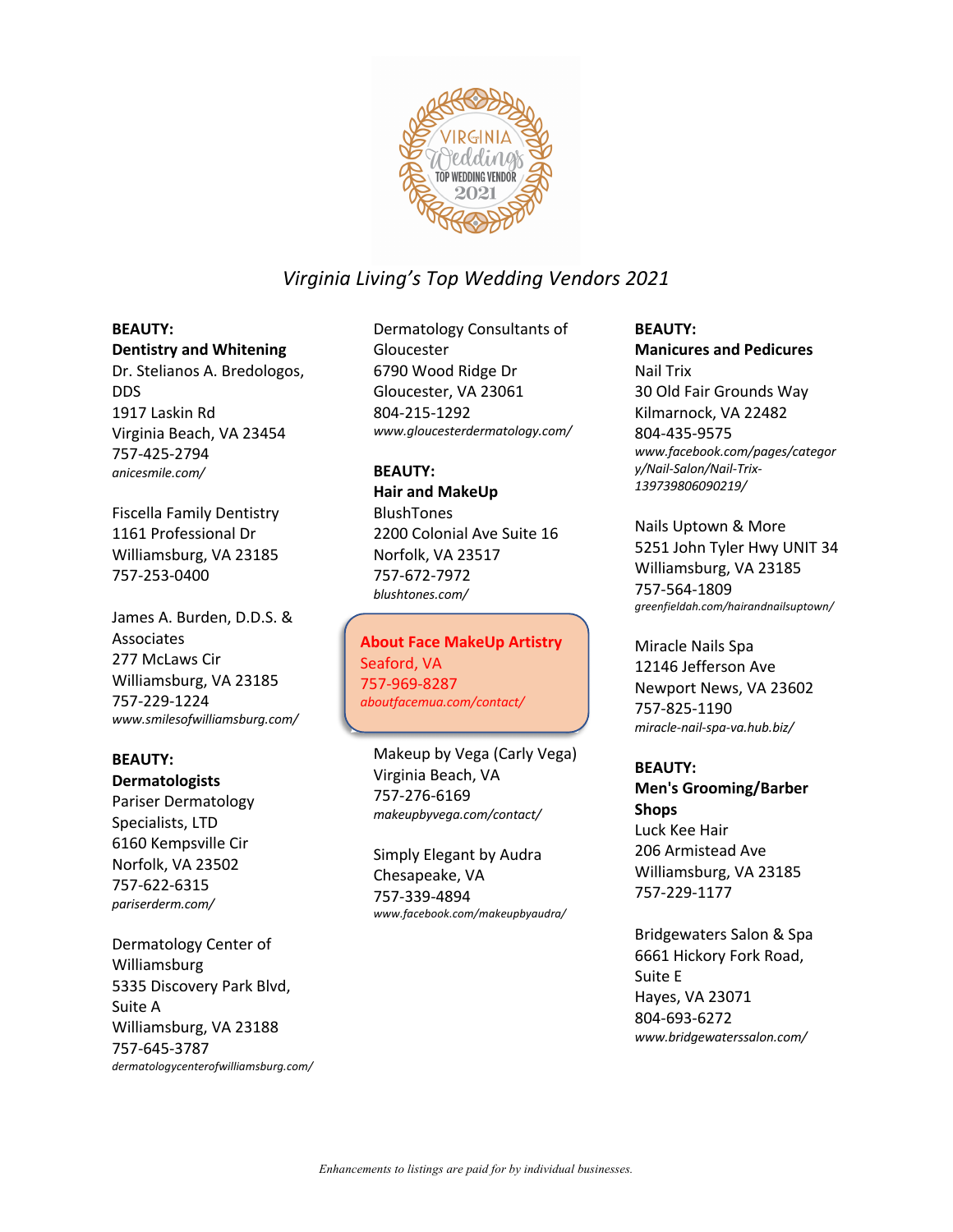

Split Enz Salon 6596 Main Street Gloucester, VA 23061 804-693-5343 *splitenzsalon.com/*

### **BEAUTY:**

#### **Tanning**

Sun Resorts Tanning Salon 928 Diamond Springs Rd # 107 Virginia Beach, VA 23455 757-490-0490 *www.facebook.com/sunresortsvb/*

### Pro Tan

9629 Granby St Norfolk, VA 23503 757-480-3700 *www.facebook.com/ProTanInc/*

Sundays Sun Spa Shop 4920 Monticello Ave Williamsburg, VA 23188 757-340-4500 *www.sundaysbluebox.com/*

### **EVENT VENDORS:**

**Dance Lessons** 757 Dance Studio 2720 N Mall Dr Virginia Beach, VA 23452 757-340-1357 *757dance.com*

# CB Dance Studios **CB Dance Studios**

7201 George Washington 7201 George Washington Memorial Hwy Memorial Hwy Yorktown, VA 23692 Yorktown, VA 23692 757-898-1922 757-898-1922 *www.countrybootleggers.com/ www.countrybootleggers.com*

Diggs School of Dance 6756 Main Street Gloucester, VA 23061 804-694-5900 *diggsdance.com/*

**EVENT VENDORS: Entertainment: Photo booth rentals, artists, etc.** AllStar Photobooth 3575 Bridge Rd, Suffolk, VA 23435 757-932-0529 photoboothallstar.com/

Boardwalk Virginia Beach, VA 23451

Colonial DJs 312 Old York-Hampton Hwy., Suite C Yorktown, VA 23510 999 Waterside Drive, Suite 2525 Norfolk, VA 23692 757-865-0020 *ColonialDJs.com*

Squared Away Entertainment Williamsburg, VA 757-603-2371 *www.squaredawayent.com/*

# **EVENT VENDORS:**

**Florist** Blushing Floral Designs by Alexandra Virginia Beach, VA 757-676-2536 *www.blushingfloraldesigns.com/*

Jeff's Flowers 300 Ed Wright Ln, Newport News, VA 23606 757-827-5333 *www.jeffsflowers.com/*

Vivid Expressions LLC 3921 Granby Street b Norfolk, VA 23504 757-802-3199 *www.vividexpressions.com/*

## **EVENT VENDORS:**

**Lighting**

Blue Steel Lighting 525 Byron Street Suite A Chesapeake, VA 23320 757-816-1939 *BlueSteelProLighting.com*

Entertainment Systems Corporation 210 Pine Reach Dr, Kilmarnock, VA 22482 804-435-6858 *www.entsyscorp.com/*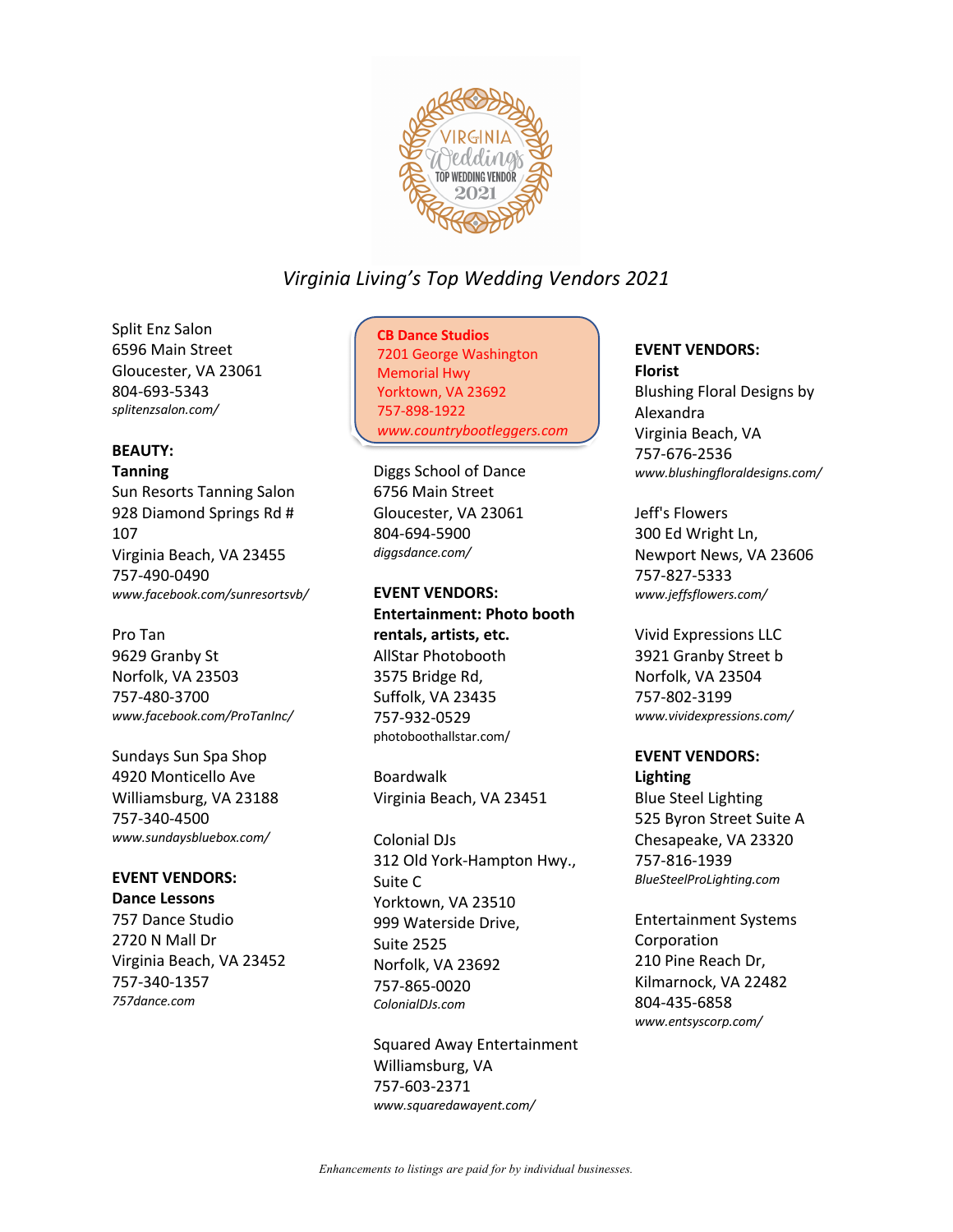

Stage Right Lighting 513 Viking Drive, Suite 6 Virginia Beach, VA 23452 757-431-1122 *SRLWeddings.com*

#### **EVENT VENDORS:**

**Music: Ceremony** DJ Kudlz Barahmsville, VA 804-833-5585 *www.facebook.com/DJKudlz/*

Vern Holloman Yorktown, VA 757-870-3252 *www.vernonholloman.com/*

My Wedding Violinist 736 Clearfield Ave Chesapeake, VA 23320 845-649-0472 *www.MyWeddingViolinist.com/*

#### **EVENT VENDORS:**

**Music: DJs** Astro Entertainment 1115 Independence Blvd Suite 203-204 Virginia Beach, VA 23455 757-460-2224 *2Plus2Band.com*

Colonial DJs 312 Old York-Hampton Hwy., Suite C Yorktown, VA 23510 999 Waterside Drive, Suite 2525 Norfolk, VA 23692 757-865-0020 *ColonialDJs.com*

DJ West 400 Garrison Pl, Virginia Beach, VA 23452 757-572-1843 *www.djwestent.com/*

#### **EVENT VENDORS:**

**Music: Live Bands** 2 Plus 2 Band 4900 George Washington Memorial Hwy Yorktown, VA 23692 757-870-3252 *2Plus2Band.com*

Good Shot Judy Williamsburg, VA 804-815-0678 *goodshotjudy.com/*

Col Vita Music Chesapeake, VA 757-337-9987 *www.colvitamusic.com/*

#### **EVENT VENDORS: Photographers**

Ashley Hall Photography **Ashley Hall Photography** Heathsville, VA Heathsville, VA 804-724-3343 804-724-3343 *ashleyhallphotonnk.weebly.com/ ashleyhallphotonnk.weebly.com*

Ashley Peterson Photography Warsaw, VA 804-577-7123 *ashleypetersonphotography.com/*

Fresh Look Photography 6341 Dartmouth Way, Virginia Beach, VA 23464 757-749-5350 *www.judithsfreshlook.com/*

#### **EVENT VENDORS:**

**Rentals (tables, chairs, tents, glassware, etc.)** Big Top Entertainment 536 Industrial Park Drive Newport News, VA 23608 757-875-0505 *BigTopEntertainment.biz*

Classy Covers/Classy Event Rentals 313B Great Bridge Blvd Chesapeake, VA 23320 757-478-3401 *classycovers.net/*

Rappahannock Rentals **Rappahannock Rentals** 459 Chesapeake Dr, 459 Chesapeake Dr, White Stone, VA 22578 White Stone, VA 22578 804-435-2353 804-435-2353 *www.riverpartyco.com/ www.riverpartyco.com/*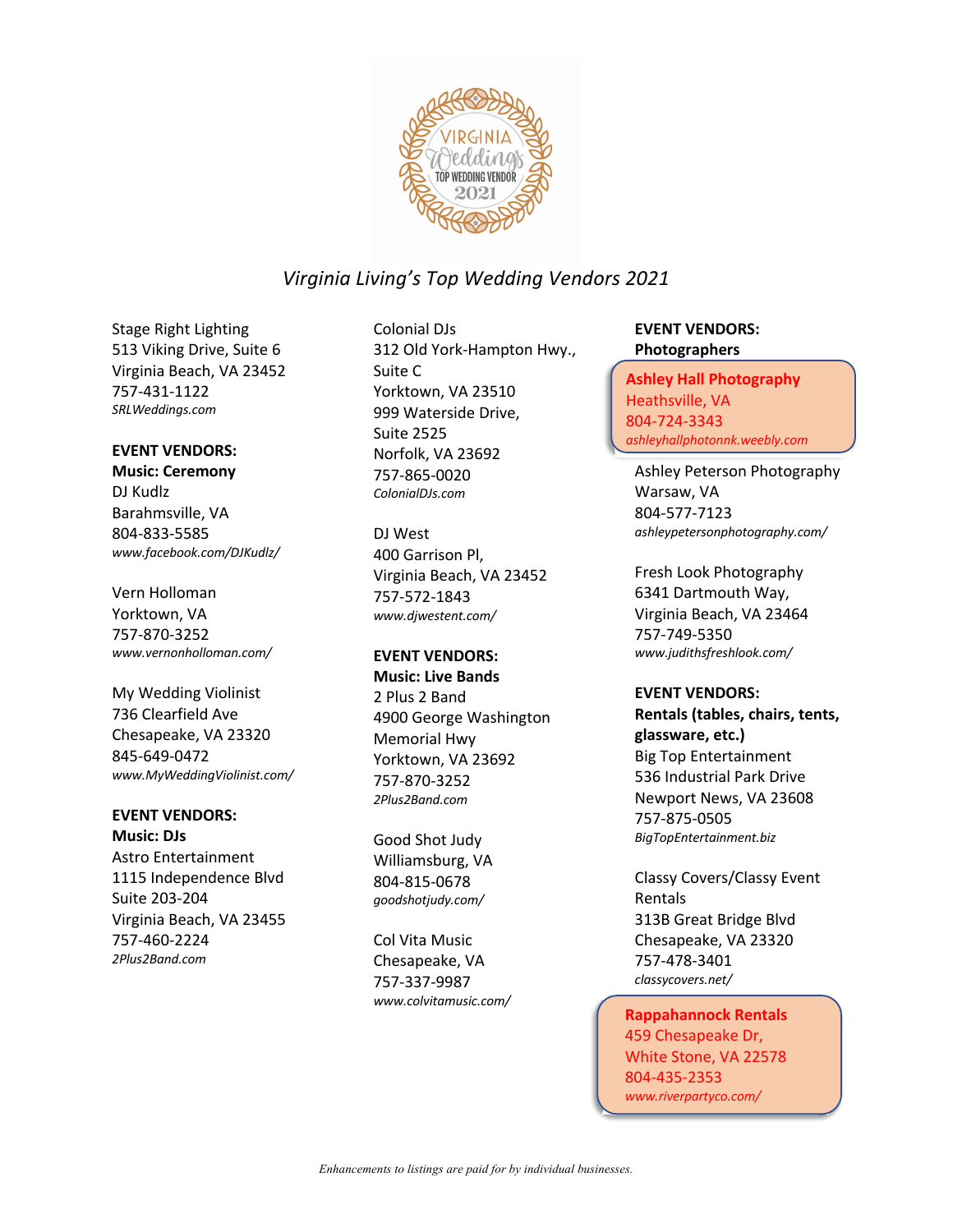

## **EVENT VENDORS:**

**Videographers** DreamClip Films P.O.Box 56, Lackey, VA 23694 757-771-0288 *www.dreamcliponline.com/*

Gibby Visuals Inc./Video & Photo Services PO BOX 6771, Virginia Beach, VA 23456 757-932-0220 *www.gibbyvisuals.com/*

Intellect Media 115 Gregg St Chesapeake, VA 23320 757-773-8891 *intellect-media.com/*

Kirsten Beatley Films Northern Neck, VA 804-436-2705 *www.kirstenbeatleyfilms.com/*

### **FOOD:**

**Bartenders and/or Mobile Bars** Copper Coupe & Co. Virginia Beach, VA 757-277-6752

*coppercoupe.com/*

The Catering Company 108 Ingram Rd #18, Williamsburg, VA 23188 757-220-8011 *www.williamsburgoccasions.com/*

White Dog Bistro 68 Church Street Mathews, VA 23109 804-725-7680 *TheWhiteDogBistro.com*

# **FOOD: Cakes and Desserts** Cakes by Tawanda 1408 Richmond Rd

Williamsburg, VA 23185 757-345-2440 *cakesbytawanda.com/*

### Cindy's Cakery 7928 Laura Ann Ln Hayes, VA 23072 757-377-0997 *www.cindyscakery.com/*

Hummingbird Macarons & Desserts 809 Granby St Norfolk, VA 23510 757-560-1352 *www.hummingbirdmacarons.com/*

## **FOOD: Catering** Chef By Design Catering 5318 Fairfield Shopping **Centre** Virginia Beach, VA 23464 757-496-3900 *ChefByDesignCatering.com*

## East Beach Catering **East Beach Catering**

1512 E Bayview Blvd 1512 E Bayview Blvd Norfolk, VA 23503 Norfolk, VA 23503 757-480-3003 757-480-3003 *eastbeachcateringva.com/ eastbeachcateringva.com*

#### River Market 1 Rappahannock dr. White Stone, VA 22578 804-435-1725 *rivermarketva.com*

Sweetwater Cuisine 4216 Virginia Beach Blvd., Suite 140 Virginia Beach, VA 23452 757-403-7073 *SweetwaterCuisine.com*

## **FOOD:**

**Food Trucks** Creekside Catering Co. Hayes, VA 804-642-5378 *www.facebook.com/Creekside-Catering-Co-227286787426427/*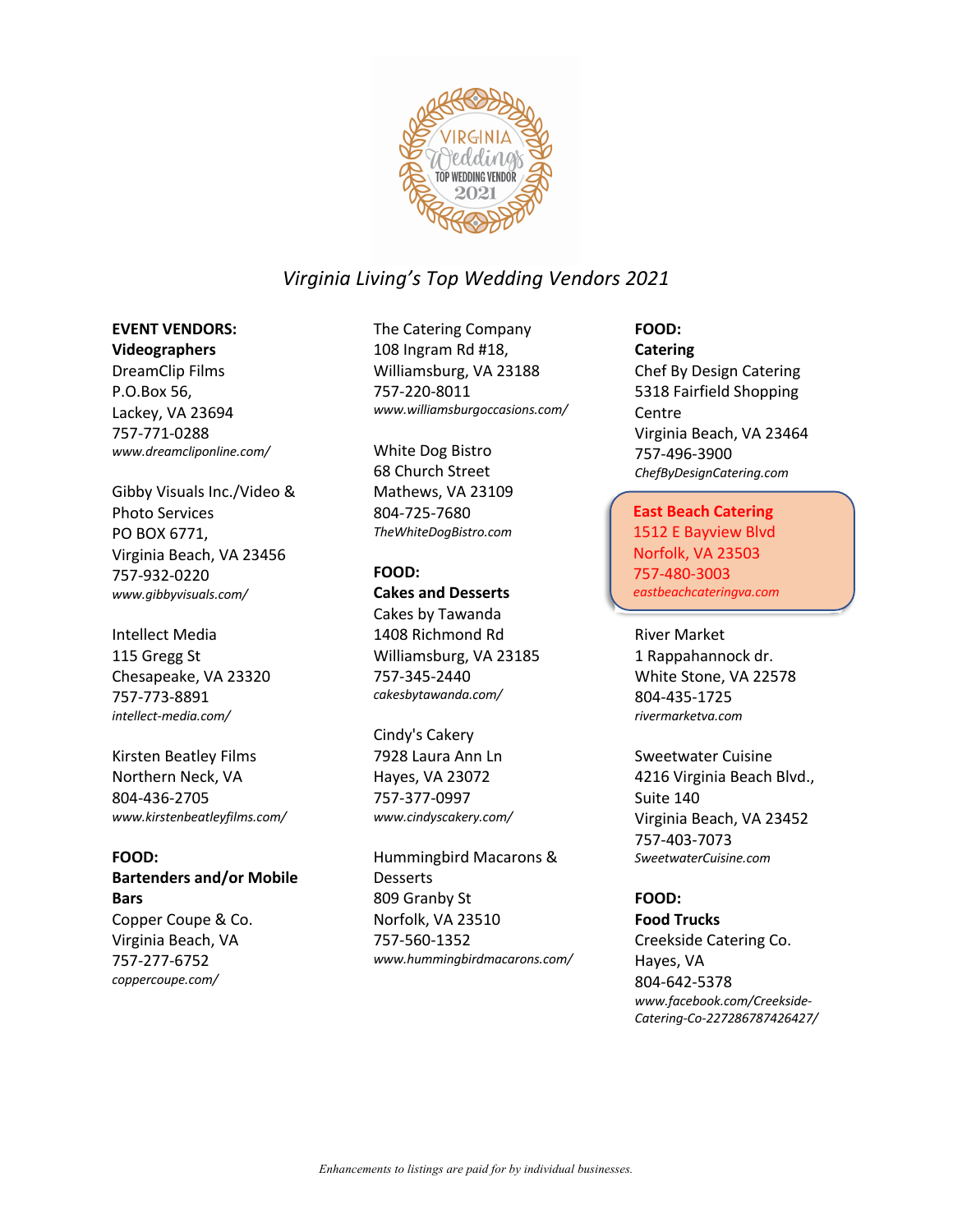

Rocking RC Pizza Suffolk, VA 757-255-8486 *www.rockingrcpizza.com/*

#### Stuft

Hampton, VA 757-224-1314 *www.stuftstreetfood.com/*

### **HONEYMOON:**

**Local Destinations**

Colonial Williamsburg 310 S England St Williamsburg, VA 23185 888-974-7926 *www.colonialwilliamsburg.org/*

The Inn at Tabbs Creek 384 Turpin Ln Port Haywood, VA 23138 804-725-5136 *innattabbscreek.com/*

## The Tides Inn **The Tides Inn**

480 King Carter Dr 480 King Carter Dr Irvington, VA 22480 Irvington, VA 22480 804-438-4456 804-438-4456 *TidesInn.com TidesInn.com*

**HONEYMOON: Travel Consultants** CI Azumano 192 Ballard Ct Virginia Beach, VA 23462 757-461-0022 *www.ciazumano.com/*

Sail & Sand Travel Williamsburg, VA 23188 757-206-6461 *sailandsand.com/*

B&B Travel 3520 S. Sandpiper Rd Virginia Beach, VA 23456 757-721-5827 *bandbtrvl.com/*

### **PAPER GOODS: Calligraphy and Hand Lettering** Farmstead Design Studio Williamsburg, VA

714-469-6857 *homeonthefarmstead.com/*

Lauren Perry Studio Virginia Beach, VA 23462 757-690-1371 *laurenperrystudio.com/*

PaperDolls Design 2232 Virginia Beach Blvd. Suite 105 Virginia Beach, VA 23454 757-777-6256 *www.paperdollsdesigninc.com/*

### **PAPER GOODS: Invitations and Stationery**

Papeterie Papeterie<br>48 N Main Street 18 N Main Street<br>Vil Kilmarnock, VA 22482 *PapeterieVa.com* 804-435-1125 *PapeterieVa.com*

Wedding Corner Invitations Williamsburg, VA 757-869-5144 *WeddingCornerInvitations.com*

FUNtastic Design Yorktown, VA 23692 757-317-1740 *funtasticdesign.net/*

#### **TRANSPORTATION:**

**Limousines** James River Transportation 3141 Azalea Garden Rd Norfolk, VA 23513 804-342-7300 *jamesrivertrans.com/*

Pleasure Cruise Limo Chesapeake, VA 23325 757-297-9634 *www.pleasurecruiselimo.com/*

Horseless Carriage Limousine Virginia Beach, VA 23452 757-646-1700 *hclimo.net/*

## **TRANSPORTATION:**

**Unique Rides** Sand Shark Limos Virginia Beach, VA 757-217-5899 *sandsharklimos.com/*

Woodie and Friends Virginia Beach, VA 757-969-3437 *woodieandfriends.com/*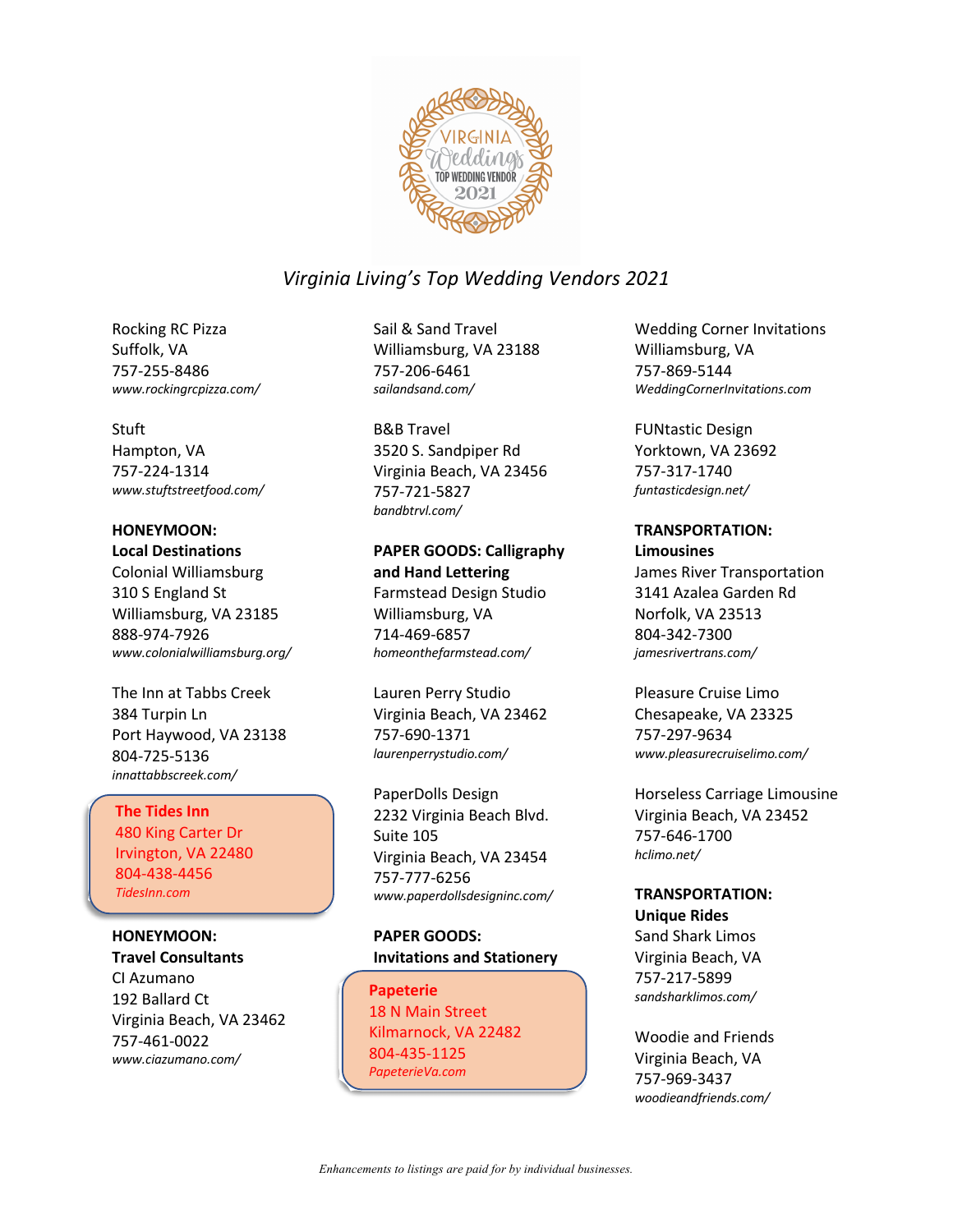

Party Bus Norfolk Norfolk, VA 972-793-0424 *www.partybusnorfolk.net/*

#### **VENUES:**

#### **All Inclusive**

Founders Inn and Spa 5641 Indian River Road Virginia Beach, VA 23464 757-366-5814 *FoundersInn.com*

Williamsburg Inn 136 Francis Street E Williamsburg, VA 23185 757-220-7978 *ColonialWilliamsburgHotels.com/Ac commodations/Williamsburg-Inn/*

Williamsburg Winery 5800 Wessex Hundred Williamsburg, VA 23185 757-229-0899 ext. 132 *WilliamsburgWinery.com*

#### **VENUES: Art Galleries**

Chrysler Museum 1 Memorial Place Norfolk, VA 23510 757-333-6233 *Chrysler.org/Weddings-Rentals* Linda Matney Fine Art **Gallery** 5435 Richmond Rd Williamsburg, VA 23188 757-675-6627 *www.lindamatneygallery.com/*

Muscarelle Museum of Art 603 Jamestown Rd Williamsburg, VA 23185 757-2212700 *muscarelle.wm.edu/*

## **VENUES:**

**Bachelor Parties** The Virginia Beer Company 401 2nd St Williamsburg, VA 23185 757-378-2903 *www.virginiabeerco.com/*

Spirit of Norfolk by Hornblower Cruises & Events 333 Waterside Dr Norfolk, VA 23510 757-625-1748 *www.hornblower.com/*

Taste Virginia Tours Virginia Beach, VA 757-340-8687 *www.TasteVirginia.com/*

#### **VENUES:**

**Bachelorette Parties** The Virginia Beer Company 401 2nd St Williamsburg, VA 23185 757-378-2903 *www.virginiabeerco.com/*

Culture Cafe 747 Scotland St Williamsburg, VA 23185 757-378-2556 *www.culturecafeva.com/*

Smithfield Station 415 South Church Street Smithfield, VA 23430 877-703-7701 *smithfieldstation.com/*

#### **VENUES:**

**Barns and Farms** Paynefield Farm 5695 Mt. Landing Rd Tappahannock, VA 22560 540-277-9710 804.837.0747 *www.paynefieldfarm.com/*

Mill Farm Christmas Trees and Berries 4900 Fenton Mill Rd Williamsburg, VA 23188 757-566-3644 *www.facebook.com/millfarmchrist mastrees/*

The Oyster Farm **The Oyster Farm** 500 Marina Village Circle 500 Marina Village Circle Cape Charles, VA 23310 Cape Charles, VA 23310 757-331-8660 757-331-8660 *www.theoysterfarmatkingscreek.com www.theoysterfarmatkingscreek.com*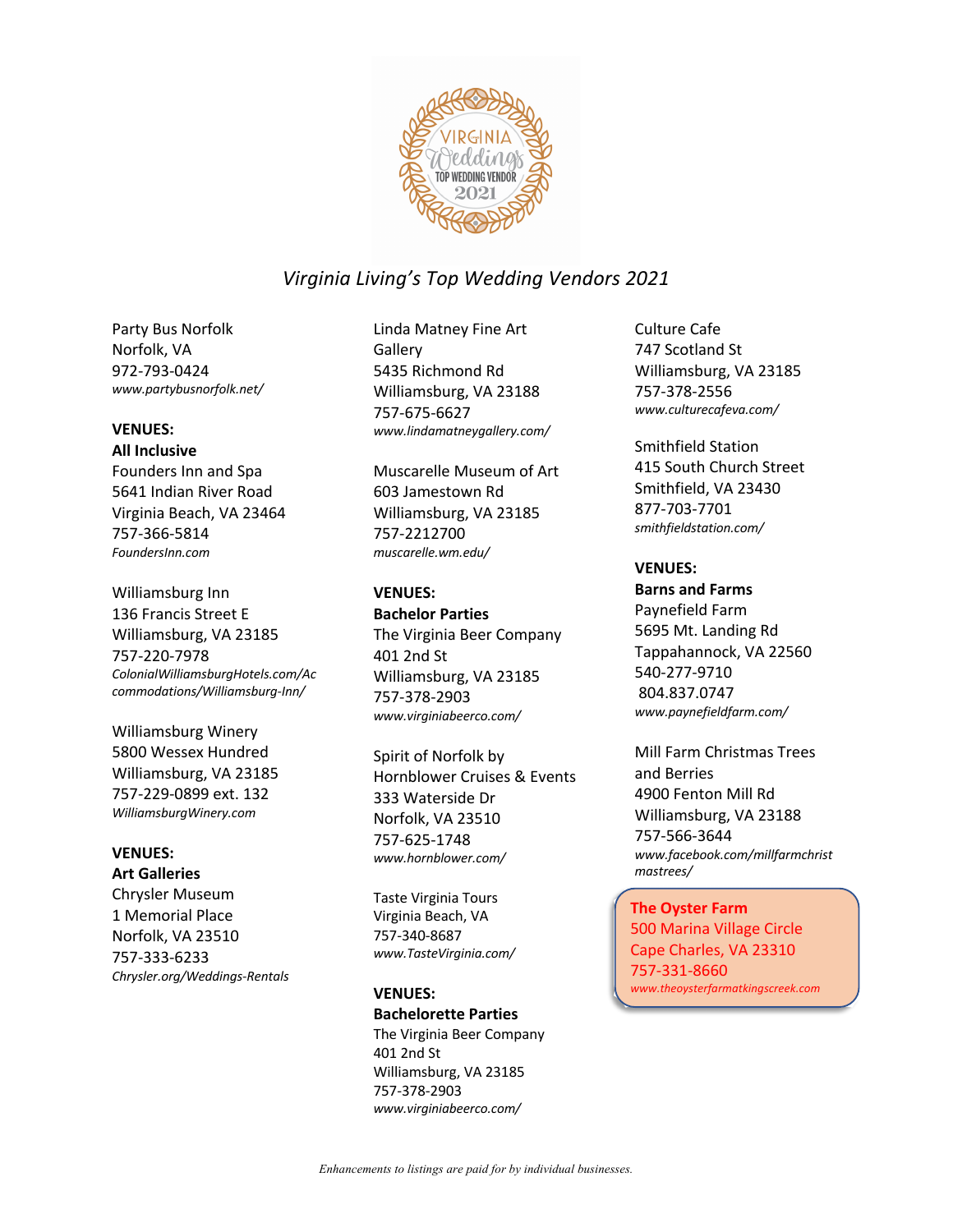

## **VENUES:**

#### **Bed and Breakfasts**

Historic Jasmine Plantation 4500 N Courthouse Rd Providence Forge, VA 23140 804-966-9836 *jasmineplantation.com*

Hope & Glory Inn 65 Tavern Rd Irvington, VA 22480 804-438-6053 *HopeAndGlory.com*

The Williamsburg Manor Bed & Breakfast 600 Richmond Rd Williamsburg, VA 23185 757-220-8011 www.williamsburg-manor.com/

#### **VENUES: Bridal Showers**

New Kent Winery 8400 Old Church Rd New Kent, VA 23124 804-932 -8240 *newkentwinery.com*

The Virginia Beer Company 401 2nd St Williamsburg, VA 23185 757-378-2903 *www.virginiabeerco.com*

White Dog Bistro 68 Church Street Mathews, VA 23109 804-725-7680 *TheWhiteDogBistro.com*

## **VENUES: Budget Friendly**

Kiln Creek Golf Club and Resort 1003 Brick Kiln Blvd Newport News, VA 23602 757-874-2600 *www.kilncreekgolf.com/*

The Mariners' Museum and Park 100 Museum Dr Newport News, VA 23606 757-591-5124 *MarinersMuseum.org*

Williamsburg Winery 5800 Wessex Hundred Williamsburg, VA 23185 757-229-0899 ext. 132 *WilliamsburgWinery.com*

#### **VENUES: Elopements**

Historic Post Office 132 E Queen St #4004 Hampton, VA 23669 757-848-3885 *www.thehistoricpostoffice.com*

The Mariners' Museum and Park 100 Museum Dr Newport News, VA 23606 757-591-5124 *MarinersMuseum.org*

The Williamsburg Manor Bed & Breakfast 600 Richmond Rd Williamsburg, VA 23185 757-220-8011 www.williamsburg-manor.com/

## **VENUES:**

**Gardens and Plantations** Norfolk Botanical Garden 6700 Azalea Garden Road Norfolk, VA 23518 757-441-5830 ext. 320 *NorfolkBotanicalGarden.org*

Saudé Creek Vineyards **Saudé Creek Vineyards** 16230 Cooks Mill Road Lanexa, VA 23089 16230 Cooks Lanexa, VA 23089 804-966-5896 *SaudeCreek.com*

The Mariners' Museum and Park 100 Museum Dr Newport News, VA 23606 757-591-5124 *MarinersMuseum.org*

**VENUES: Golf and Country Clubs**

Colonial Heritage Golf Club Colonial Heritage Golf Club WILLIAMS DR<br>Williamsburg, VA 23488 Williamsburg, VA 23188 *www.colonialheritageclub.com www.colonialheritageclub.com* 6520 Arthur Hills Dr 757-645-2011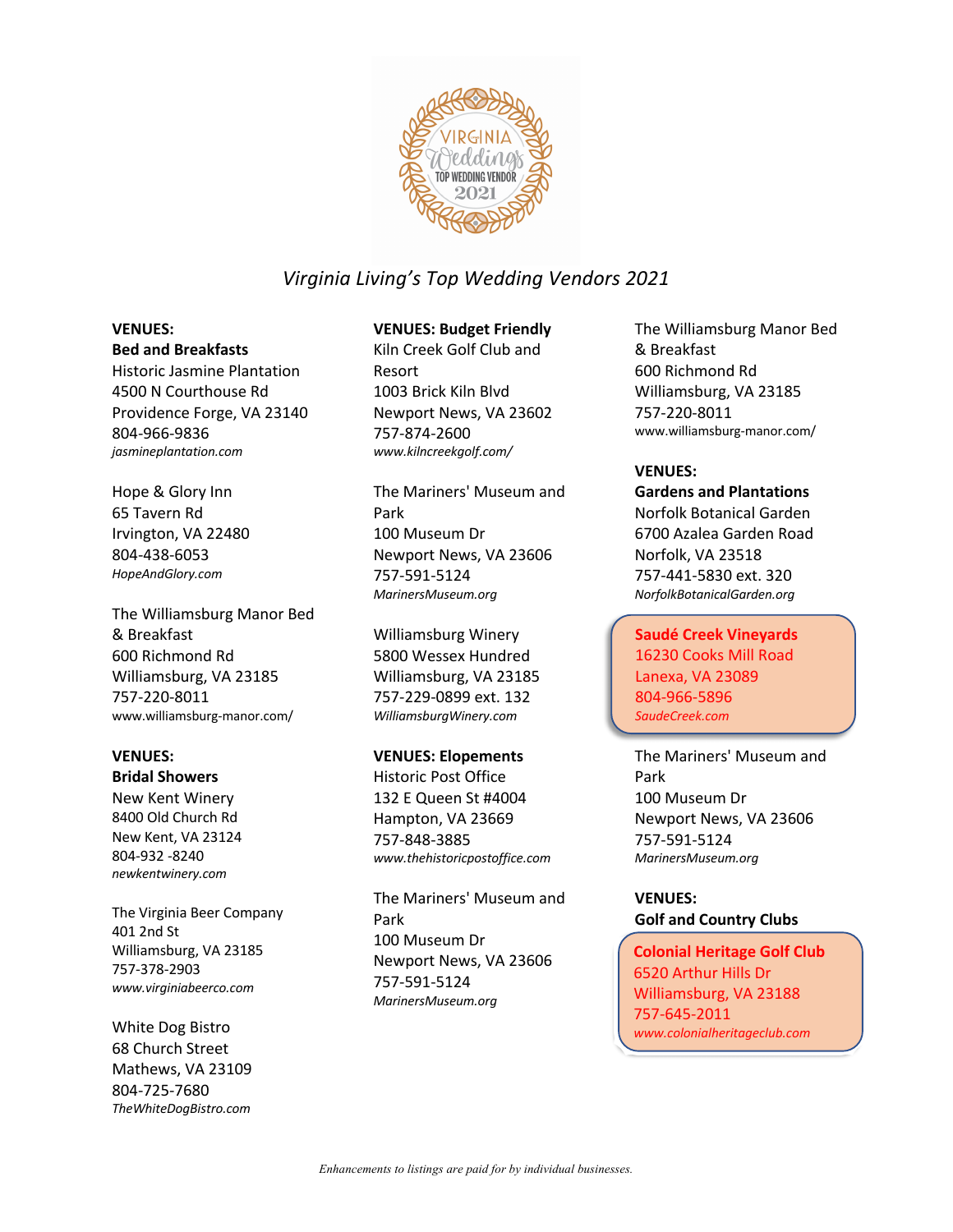

The Governor's Land at Two Rivers 1400 Two Rivers Road Williamsburg, VA 23185 757-258-4610 ext 224 *GovernorsLand.com*

Princess Anne Country Club 3800 Pacific Avenue Virginia Beach, VA 23451 757-440-3101 *www.princessannecc.com/*

## **VENUES: Hotels and Resorts**

The Tides Inn **The Tides Inn** 480 King Carter Dr 480 King Carter Dr Irvington, VA 22480 Irvington, VA 22480 804-438-4456 804-438-4456 *TidesInn.com TidesInn.com*

Williamsburg Inn 136 Francis Street E Williamsburg, VA 23185 757-220-7978 *ColonialWilliamsburgHotels.com/Ac commodations/Williamsburg-Inn/*

Williamsburg Lodge 310 S England St Williamsburg, VA 23185 757-220-7976 *www.colonialwilliamsburghotels.co m/accommodations/williamsburglodge*

## **VENUES:**

**Large Parties (200+)** Burlington Plantation 13221 John Tyler Memorial Hwy Charles City, VA 23030 804-801-4328 *burlingtonweddingsandevents.com*

The Mariners' Museum and Park 100 Museum Dr Newport News, VA 23606 757-591-5124 *MarinersMuseum.org*

William & Mary Alumni House 500 Richmond Rd Williamsburg, VA 23185 757-221-1168 *alumnihouse.wm.edu*

#### **VENUES:**

**Museums** Chrysler Museum 1 Memorial Place Norfolk, VA 23510 757-333-6233 *Chrysler.org/Weddings-Rentals*

Hermitage Museum and Gardens 7637 N Shore Road Norfolk, VA 23505 757-423-2052 *TheHermitageMuseum.org*

The Mariners' Museum and Park 100 Museum Dr Newport News, VA 23606 757-591-5124 *MarinersMuseum.org*

#### **VENUES:**

**Rehearsal Dinners** Opus 9 Steakhouse 5143 Main St Williamsburg, VA 23188 757-645-4779 *opus9steakhouse.com*

White Dog Bistro 68 Church Street Mathews, VA 23109 804-725-7680 *TheWhiteDogBistro.com*

Williamsburg Winery 5800 Wessex Hundred Williamsburg, VA 23185 757-229-0899 ext. 132 WilliamsburgWinery.com

#### **VENUES: Restaurants**

Aldo's Ristorante 1860 Laskin Rd Virginia Beach, VA 23454 757-491-1111 *aldosvb.com*

The Attic at Waterman's 415 Atlantic Ave Virginia Beach, VA 23451 757-963-2626 *www.theatticatwatermans.com*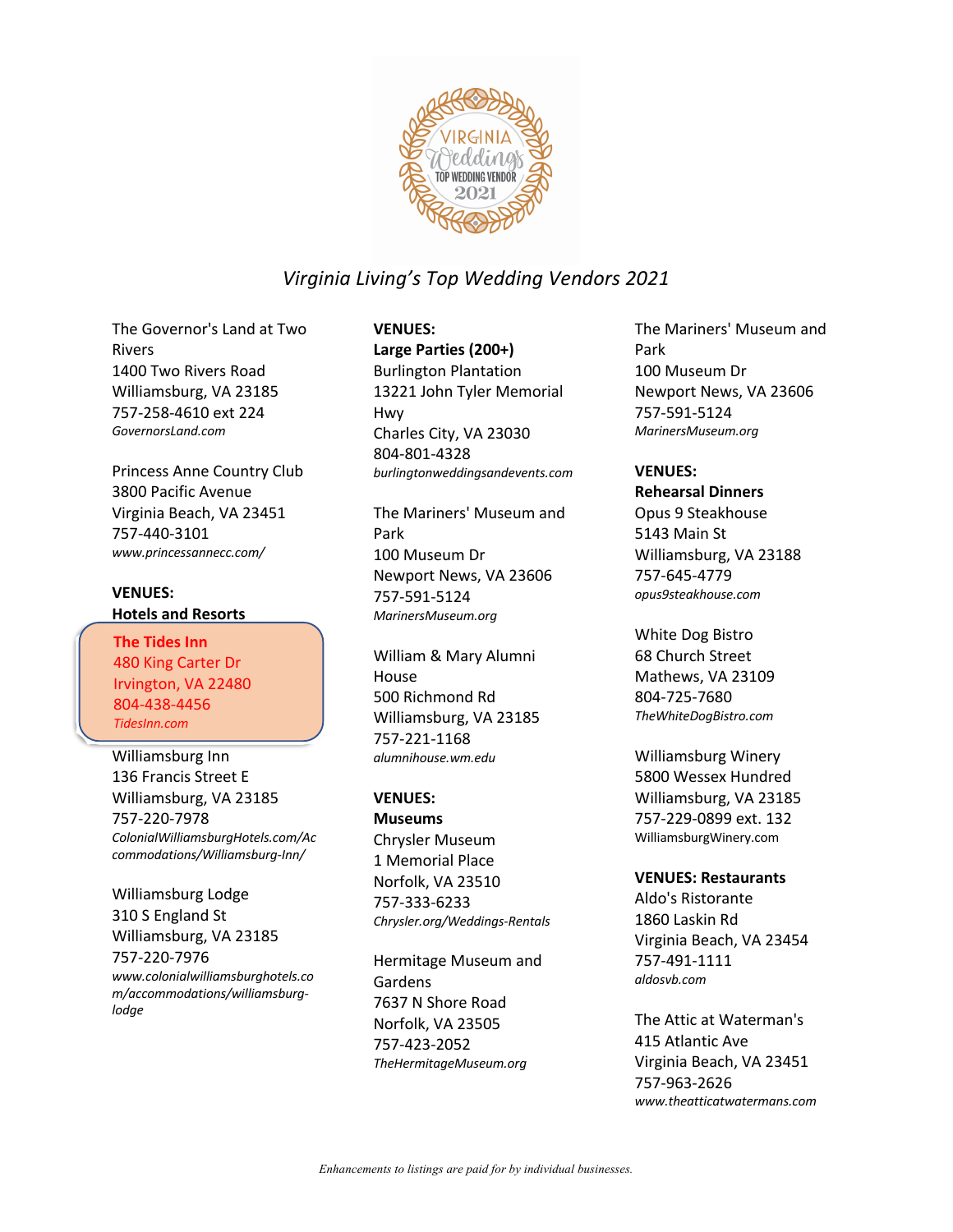

White Dog Bistro 68 Church Street Mathews, VA 23109 804-725-7680 *TheWhiteDogBistro.com*

#### **VENUES:**

**Small Parties (0-75)** Historic Post Office 132 E Queen St #4004 Hampton, VA 23669 757-848-3885 *www.thehistoricpostoffice.com*

The Mariners' Museum and Park 100 Museum Dr Newport News, VA 23606 757-591-5124 *MarinersMuseum.org*

White Dog Bistro 68 Church Street Mathews, VA 23109 804-725-7680 *TheWhiteDogBistro.com*

### **VENUES:**

**Waterfront** Half Moone Cruise and Celebration Center 1 Waterside Dr Norfolk, VA 23510 757-664-1074 nauticus.org/decker-half-moone-center The Mariners' Museum and Park 100 Museum Dr Newport News, VA 23606 757-591-5124 *MarinersMuseum.org*

The Tides Inn **The Tides Inn** 480 King Carter Dr 480 King Carter Dr Irvington, VA 22480 Irvington, VA 22480 804-438-4456 804-438-4456 *TidesInn.com TidesInn.com*

### **VENUES:**

**Wineries** Saudé Creek Vineyards 16230 Cooks Mill Road Lanexa, VA 23089 804-966-5896 *SaudeCreek.com*

Upper Shirley Vineyards 600 Shirley Plantation Road Charles City, VA 23030 804-829-9470 *UpperShirley.com*

Williamsburg Winery 5800 Wessex Hundred Williamsburg, VA 23185 757-229-0899 ext. 132 *WilliamsburgWinery.com*

### **WEDDING PROFESSIONALS: Bridal Shows**

Coastal Virginia Magazine 1264 Perimeter Pkwy Virginia Beach, VA 23454 757-422-8979 *www.coastalvirginiamag.com* Sincerely Jane Event Planning & Design 2365 Greenwell Rd Virginia Beach, VA 23455 334-703-5017 *sincerelyjaneevents.com*

Uniquely Yours Bridal Showcase 1000 19th St Virginia Beach, VA 23451 757-438-1094 *uniquelyyoursbridalshowcase.com*

#### **WEDDING PROFESSIONALS:**

**Day-Of Coordinators** Emily Weddings, Inc. Virginia Beach, VA 23452 757-751-9336 *EmilyWeddings.com*

Simply Southern Weddings and Events by Tara 1903 Gatewood Ct Chesapeake, VA 23320 757-578-2986 *www.simplysouthernweddingsande ventsbytara.com*

Wedding Co. of Williamsburg, LLC Williamsburg, VA 757-719-0108 *WeddingCoOfWilliamsburg.com*